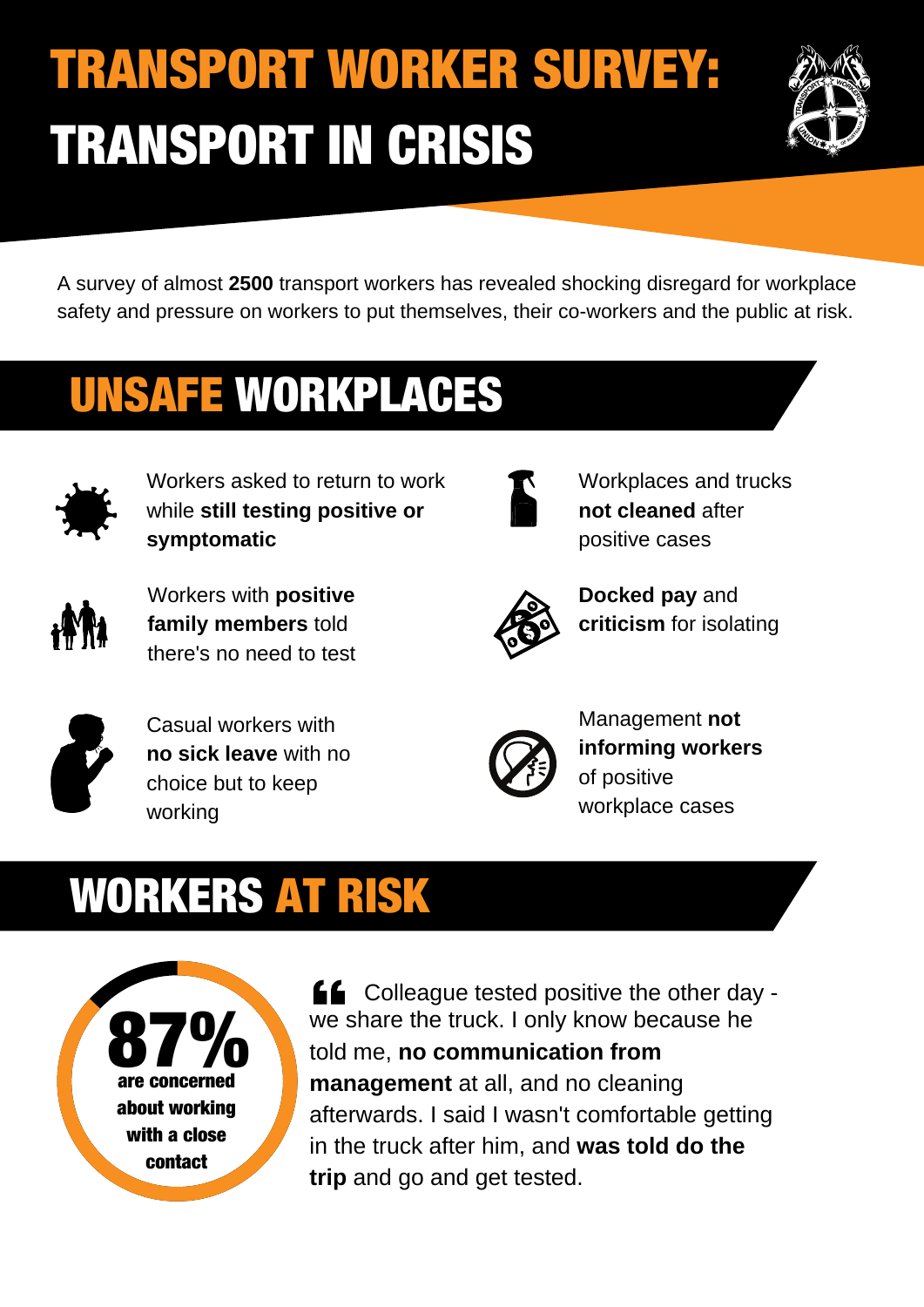#### DANGEROUS PRESSURES TO WORK



I tested positive again after 6 days of isolation and **was told I don't need to do a test** after 7 days and can return to work! **I refused** as I still had symptoms.



Pressured to work even though **I could barely drive the bus.** I refused to work the next day because I tested positive. My boss still wanted me to come on. I couldn't get out of bed, and **I was not going to make all my passengers sick.**



I've been **harassed** by phone calls and messages from management telling me to go back ASAP, but I was **still unwell.**



**My son tested positive** and I am a close contact. I was handed wipes and gloves and was told "we need you to work tomorrow".



I provide transport for **special needs children** and the **elderly**. Expecting me to work with others who are positive could result in a **death sentence** for these people.

## RAPID ANTIGEN TEST HAVOC



Being sick from covid days away from your home is a **big worry**. Having access to rapid tests is a necessity for a fatigue-regulated **long haul driver.**

| COVID-19 |  |  |
|----------|--|--|
| C        |  |  |
|          |  |  |
|          |  |  |

As **cabin crew** we come into contact with potentially covidpositive as well as vulnerable crew and passengers. We need RATs **so everyone feels safe** stepping onto a plane.

The TWU wrote to Scott Morrison in September 2021 and again in October 2021 calling for free and accessible *RATs in transport. Our calls were dismissed.*